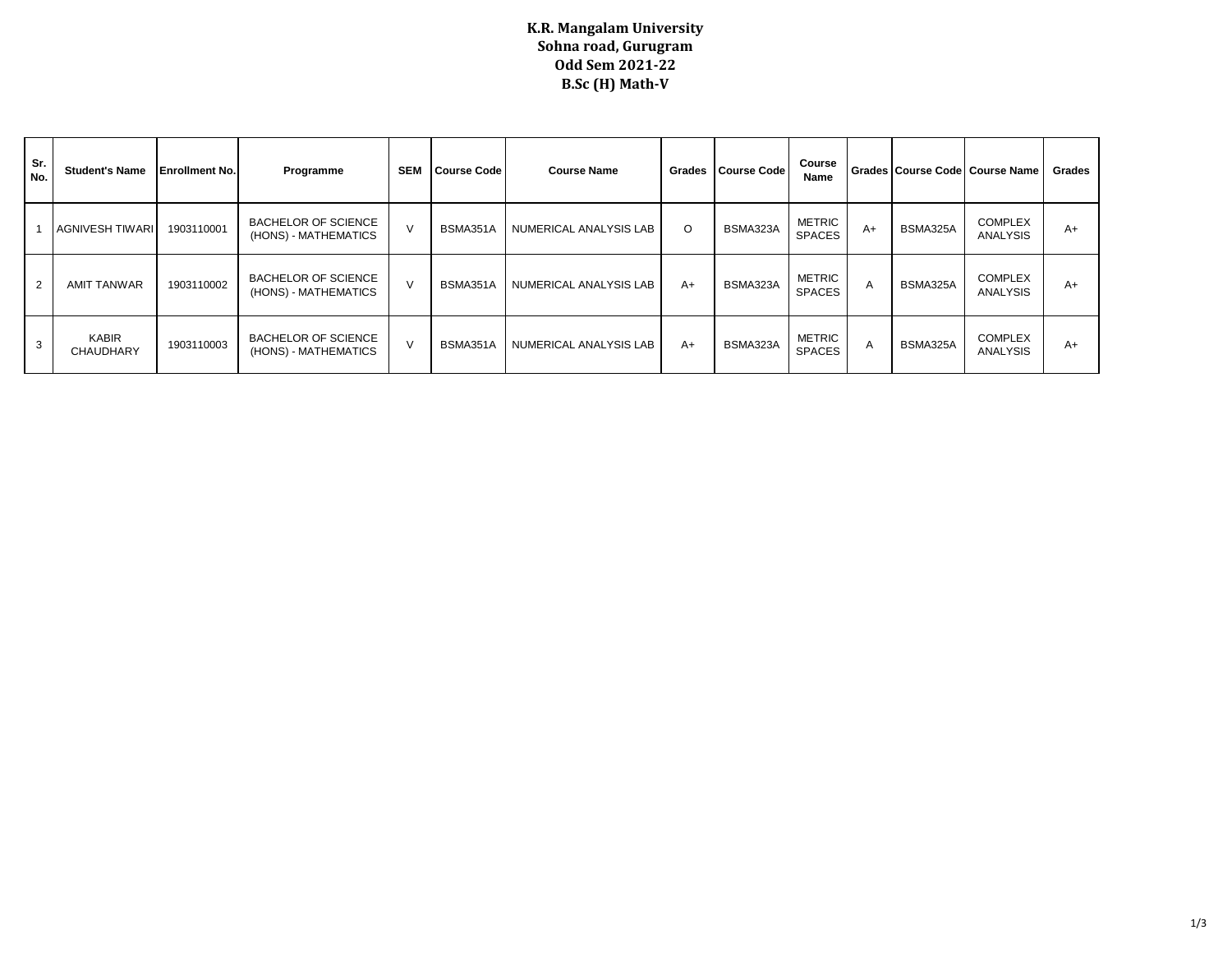## **K.R. Mangalam University Sohna road, Gurugram Odd Sem 2021-22 B.Sc (H) Math-V**

| Sr.<br>No.     | <b>Student's Name</b>            | <b>Enrollment No.</b> | Programme                                          | <b>SEM</b> | <b>Course Code</b> | <b>Course Name</b>           | Grades | <b>Course Code</b> | <b>Course Name</b>                      |         | Grades Course Code | <b>Course Name</b>                                    | Grades  |
|----------------|----------------------------------|-----------------------|----------------------------------------------------|------------|--------------------|------------------------------|--------|--------------------|-----------------------------------------|---------|--------------------|-------------------------------------------------------|---------|
|                | <b>AGNIVESH TIWARI</b>           | 1903110001            | <b>BACHELOR OF SCIENCE</b><br>(HONS) - MATHEMATICS |            | BSMA331A           | <b>NUMERICAL</b><br>ANALYSIS | $A+$   | BSMA333A           | <b>DESCRIPTIVE</b><br><b>STATISTICS</b> | $\circ$ | BSMA344A           | DISCIPLINE ELECTIVE III (<br><b>BIO-MATHEMATICS</b> ) | $\circ$ |
| $\overline{2}$ | <b>AMIT TANWAR</b>               | 1903110002            | <b>BACHELOR OF SCIENCE</b><br>(HONS) - MATHEMATICS |            | BSMA331A           | <b>NUMERICAL</b><br>ANALYSIS | A      | BSMA333A           | <b>DESCRIPTIVE</b><br><b>STATISTICS</b> | $A+$    | BSMA344A           | DISCIPLINE ELECTIVE III (<br><b>BIO-MATHEMATICS</b> ) | $B+$    |
| 3              | <b>KABIR</b><br><b>CHAUDHARY</b> | 1903110003            | <b>BACHELOR OF SCIENCE</b><br>(HONS) - MATHEMATICS |            | BSMA331A           | <b>NUMERICAL</b><br>ANALYSIS | $A+$   | BSMA333A           | <b>DESCRIPTIVE</b><br><b>STATISTICS</b> | $\circ$ | BSMA344A           | DISCIPLINE ELECTIVE III (<br><b>BIO-MATHEMATICS</b> ) | A       |